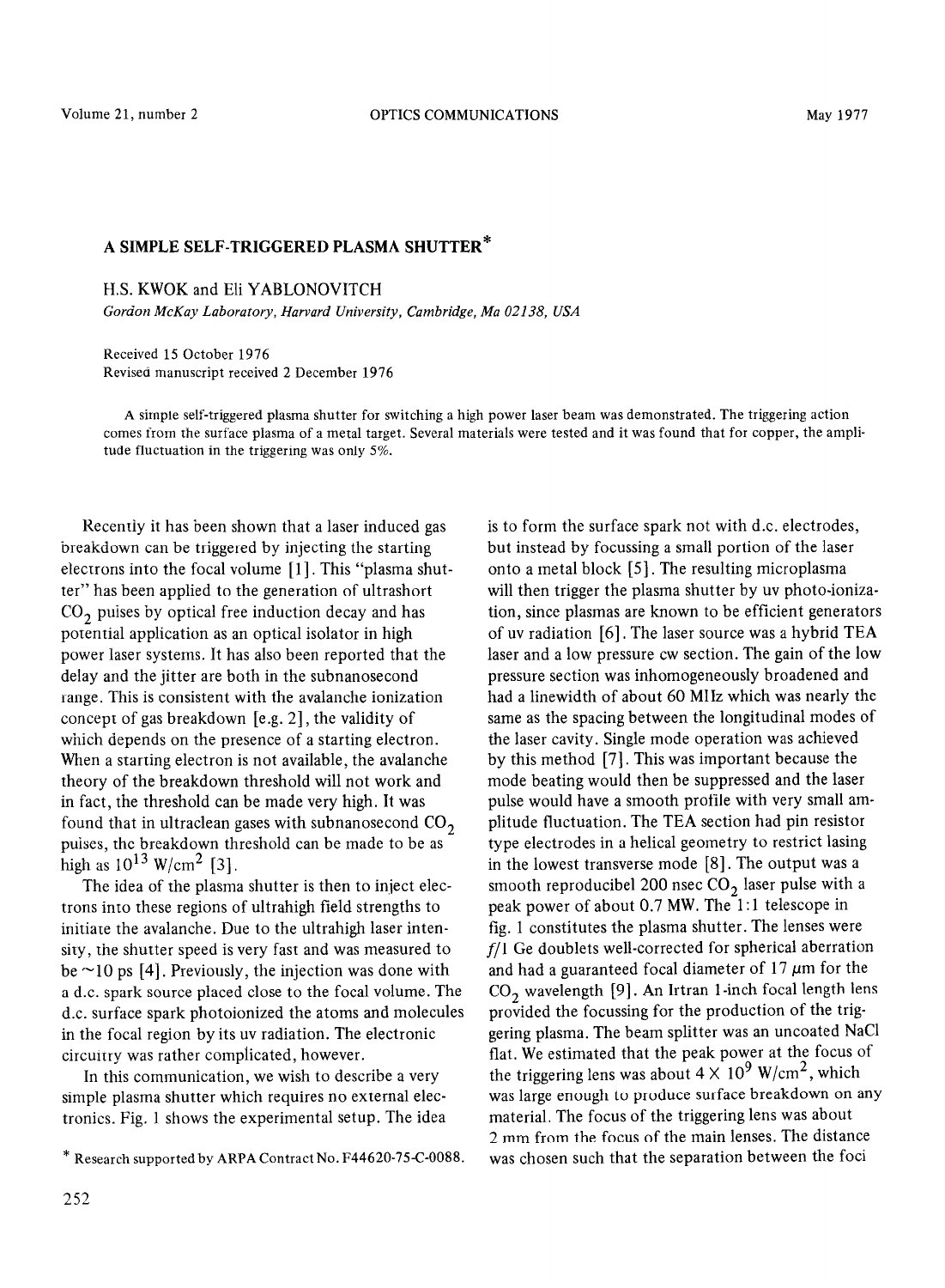



Fig. 1. Schematic diagram of the surface plasma triggered plasma shutter. A stream of clean  $N_2$  gas was flowed through the focal volume and is not shown for simplicity. The attenuation in the triggering arm was used to control the delay of the triggering and hence the fluctuation.

were as close as possible without blocking the main beam. We have tried several metals and the results are shown in table 1. An explanation follows.

As an easy means of measuring quantitatively the stability of the triggering, we recorded the fluctuation in the pulse height where the triggering occurred. Fig. 2 shows a sample of the pictures that were used in working out the statistics. Each spike in the picture is a  $CO<sub>2</sub>$ pulse with a sharp cutoff indicating that a breakdown has occurred. It was found that the delay of the triggering depended on the intensity in the triggering arm. Experimentally, it turned out that with 2% of the main beam split off to the triggering arm, the triggering action occurred near the peak of the  $CO<sub>2</sub>$  pulse.

In table 1, we tabulate the results of the stability in the following two situations, (a) a strong triggering pulse (7% of main beam) where the triggering occurs

## Table 1

Root mean square fluctuation in the triggering. STRONG and WEAK refers to a strong and weak triggering pulse respectively.

|                  |      | Copper Steel Aluminum Brass |     |
|------------------|------|-----------------------------|-----|
| STRONG 5.8% 7.2% |      | 9.3%                        | 11% |
| <b>WEAK</b>      | 6.9% | 6.5%                        |     |



Fig. 2. Multiple exposure photograph of the triggered breakdown. Each spike in the picture is a single  $CO<sub>2</sub>$  laser pulse sharply cut off. The delay between the pulses is artificial. The statistics are worked out based on the height of the spikes.

very early, and (b) a weaker pulse situation (2% of main beam) where the triggering occurs near the peak. It can be seen that the weak beam case generally tends to have less fluctuation, which is intuitively obvious. With a strong beam, the surface plasma forms early while the intensity of the main beam is not quite high yet. Therefore we expect more fluctuation in the avalanche ionization process since the ionization growth rate is a strongly nonlinear function of the laser intensity.

In comparing the different metals, we should be cautious. The delay and jitter in the triggering depend strongly on the position of the metal target block. This is obviously due to the tight focussing of the triggering lens. The laser intensity in the metal surface varies strongly with distance, and this has strong effects on the size and hence the radiation of the microplasma. Consequently, from table 1, we can say that brass is the poorest material tested, but steel and copper should have about the same stability.

It was noted that after use, a damage spot could easily be seen on the metal surfaces. The lifetime of the metal target was very long and did not seem to be failing even after  $10^4$  shots. We have also tried several nonmetals such as bakelite, polyethylene and graphite. These materials tended to trigger only for a few shots and then failed. This is probably due to the rapid deterioration of the irradiated surface. Therefore, we can safely say that only metals are suitable targets for this application.

We can estimate the maximum power that can pass through the shutter. The maximum power is obviously limited by the breakdown threshold of the gas in the